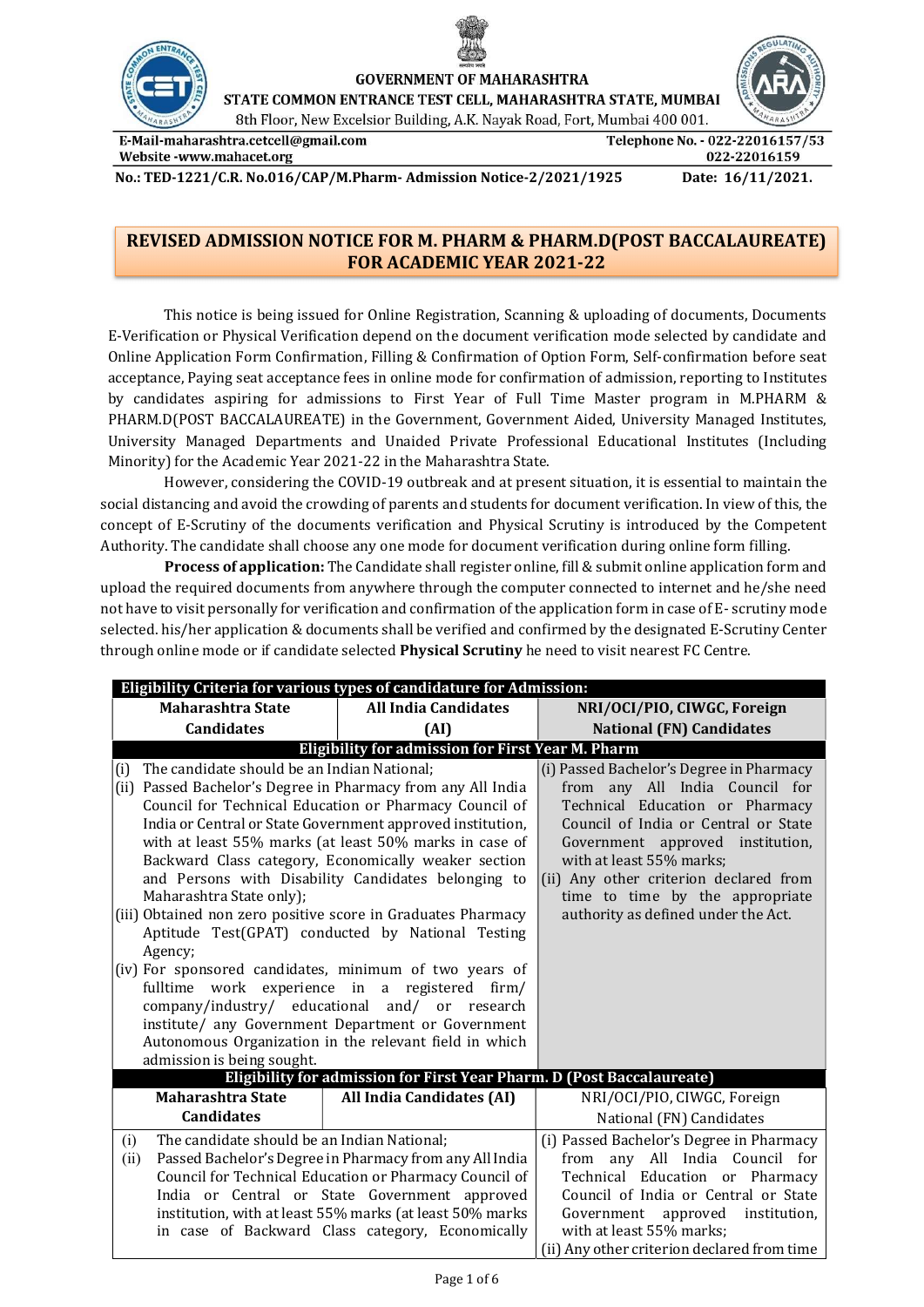|       | weaker section and Persons with Disability Candidates<br>belonging to Maharashtra State only); | to time by the appropriate authority as<br>defined under the Act |
|-------|------------------------------------------------------------------------------------------------|------------------------------------------------------------------|
| (iii) | Obtained Non Zero Positive Score in Graduates                                                  |                                                                  |
|       | Pharmacy Aptitude Test (GPAT) conducted by National                                            |                                                                  |
|       | Testing Agency;                                                                                |                                                                  |
| (iv)  | For sponsored candidates, minimum of two years of full                                         |                                                                  |
|       | time work experience in a registered firm/ company/                                            |                                                                  |
|       | industry/ educational and/ or research institute/ any                                          |                                                                  |
|       | Government Department or Government Autonomous                                                 |                                                                  |
|       | Organization in the relevant field in which admission is                                       |                                                                  |
|       | being sought.                                                                                  |                                                                  |

### Online Registration for Admission: -

- 1.1 The candidates should apply online on www.mahacet.org as per schedule.
- 1.2 Candidates are required to pay fees mentioned below only by Credit Card/ Debit Card/ Net Banking etc. through Online mode. Fees paid is non-refundable. (No other mode of payment shall be permitted.)

| <b>General Category Candidates</b> from Maharashtra State, Outside Maharashtra State (OMS), $\mathbb{R}$ 1,000/- |          |
|------------------------------------------------------------------------------------------------------------------|----------|
|                                                                                                                  |          |
| Children of Indian workers in Gulf countries (CIWGC).                                                            |          |
| <b>Reserved Category</b> Candidates of Backward Class Categories [SC, ST, VJ/DT- NT(A), NT(B),                   | ₹800/-   |
| NT(C), NT(D), OBC, SBC, EWS] & Persons with Disability Candidates belonging to Maharashtra                       |          |
| State only.                                                                                                      |          |
| NRI/OCI/PIO/FN Candidates                                                                                        | ₹5,000/- |

## The activities and scheduled dates for Maharashtra State/All India/NRI/OCI /PIO / CIWGC/FN candidates are as follows.

| Sr. |                                                                                                                                                                                                                                                                                                                                                                                          | <b>Schedule</b>   |                                            |
|-----|------------------------------------------------------------------------------------------------------------------------------------------------------------------------------------------------------------------------------------------------------------------------------------------------------------------------------------------------------------------------------------------|-------------------|--------------------------------------------|
| No. | <b>Activity</b>                                                                                                                                                                                                                                                                                                                                                                          | <b>First Date</b> | <b>Last Date</b>                           |
| 1.  | Online registration of application and uploading of required<br>documents by the Candidate for admission on website (For<br>Maharashtra State/All India/NRI/OCI/PIO/CIWGC/FN candidates)<br>Note:- Candidates opting for Maharashtra plus AI Candidature as well<br>as NRI/PIO/OCI/CIWGC, shall apply separately for each type.                                                          |                   | 11-11-2021 19*-11-2021<br>up to 05.00 p.m. |
| 2.  | Documents verification and confirmation of Application Form for<br>Admission by online mode.<br>a) By Maharashtra State/All India Candidates shall fill online<br>application form and upload the required documents from any<br>computer connected to internet from anywhere.                                                                                                           | $11 - 11 - 2021$  | $20^* - 11 - 2021$                         |
|     | Process for E-Scrutiny Mode selected candidates:<br>1. Such candidate shall fill online application form and scan<br>original document and upload the required documents from<br>any computer/smartphone connected to internet from<br>anywhere.                                                                                                                                         |                   | Up to 5.00PM                               |
|     | 2. Such candidate need not have to visit to FC for verification<br>and confirmation of the application form. His/Her<br>application & documents shall be verified and confirmed by<br>the FC through e-Scrutiny Mode.                                                                                                                                                                    |                   |                                            |
|     | 3. During e-Scrutiny of Application Form of such<br>candidate:                                                                                                                                                                                                                                                                                                                           |                   |                                            |
|     | If no error is found: the status of verification &<br>$\bullet$<br>confirmation of the application form shall be available<br>candidates Login along with receipt cum<br>in<br>Acknowledgement.<br>If error is found: the details of errors shall be<br>$\bullet$<br>intimated to candidates by reverting back his/her<br>Application for its rectification through candidates<br>Login. |                   |                                            |
|     | Candidate shall edit the reverted Application form and<br>re-submit the application for e-Scrutiny through                                                                                                                                                                                                                                                                               |                   |                                            |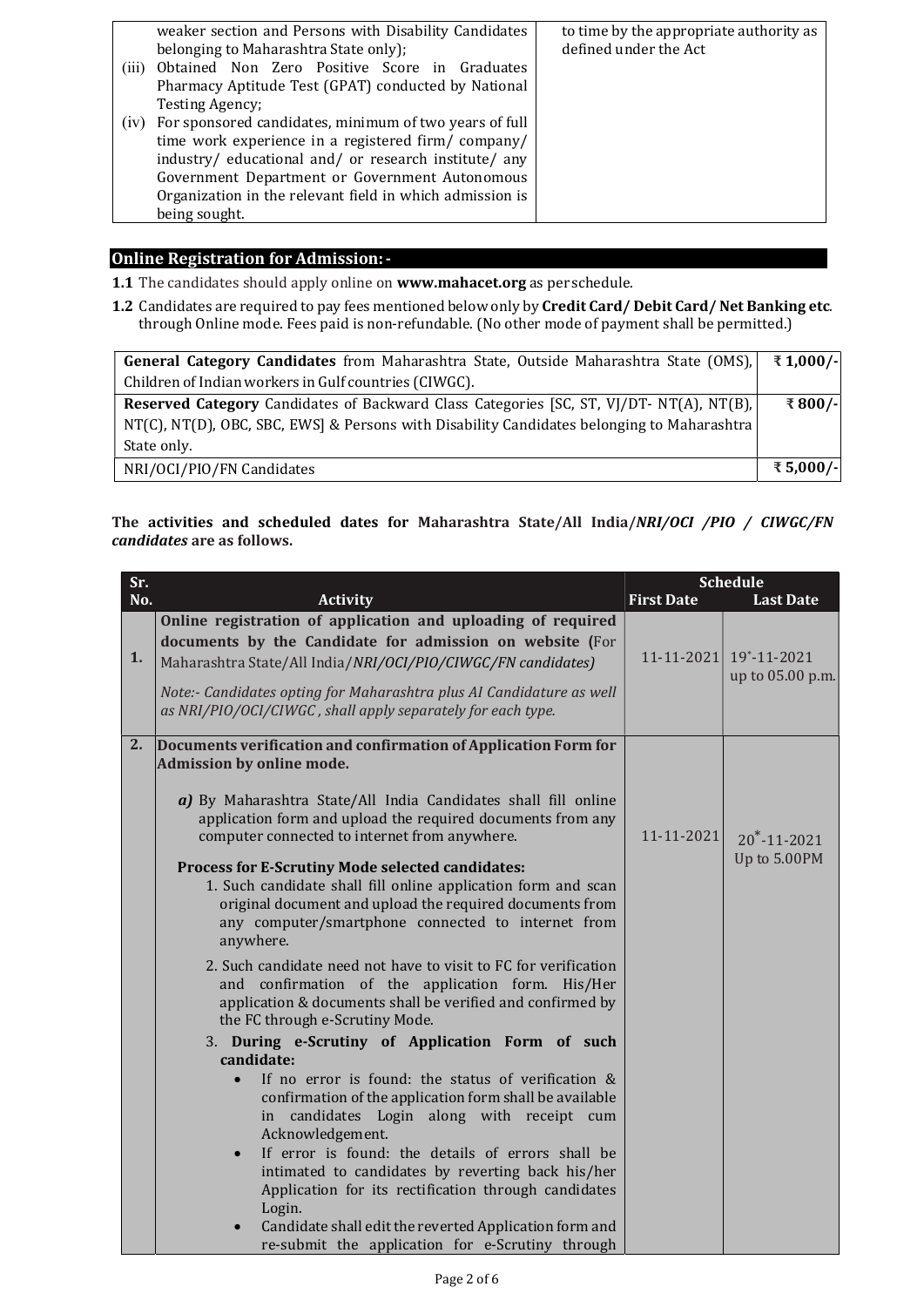|           | his/her login.<br>Candidate shall edit the reverted Application in given<br>schedule e-Scrutiny through his/her login.                                                                                                                                                                                                                                                                                                                                                                                                                                                                                                                                                                                                                                                                                                                                           |            |                             |
|-----------|------------------------------------------------------------------------------------------------------------------------------------------------------------------------------------------------------------------------------------------------------------------------------------------------------------------------------------------------------------------------------------------------------------------------------------------------------------------------------------------------------------------------------------------------------------------------------------------------------------------------------------------------------------------------------------------------------------------------------------------------------------------------------------------------------------------------------------------------------------------|------------|-----------------------------|
|           | <b>Process for Physical Scrutiny Mode selected Candidates</b>                                                                                                                                                                                                                                                                                                                                                                                                                                                                                                                                                                                                                                                                                                                                                                                                    |            |                             |
|           | Such candidate shall visit the facilitation Center online<br>selected by himself/herself, along with the required<br>documents as per the allotted time slot for online<br>filling, scanning & uploading of required documents,<br>verification and confirmation of application form.<br>After verification & Confirmation of application form,<br>$\bullet$<br>FC shall issue the receipt cum Acknowledgement.                                                                                                                                                                                                                                                                                                                                                                                                                                                  |            |                             |
|           | b) NRI/PIO/OCI/CIWGC/FN candidates should send the print of<br>online filled & submitted application form & copy of uploaded<br>documents by hand/speed post/courier for verification &<br>confirmation to "The Principal, Bombay College of<br>Pharmacy, Kalina, Santacruz (E), Mumbai-400098"                                                                                                                                                                                                                                                                                                                                                                                                                                                                                                                                                                  |            |                             |
|           | *Facility of Online Registration & Documents verification, confirmation of Application Form for Admission<br>to Seats other than CAP Seats shall be continued till 23 <sup>st</sup> December, 2021 up to 5.00 PM at online E-Verification<br>by Scrutiny Center.                                                                                                                                                                                                                                                                                                                                                                                                                                                                                                                                                                                                 |            |                             |
| $\bullet$ | Applications registered after 19th November 2021 shall be considered only for Non CAP Seats.<br>Applications confirmed by Scrutiny Center after 20 <sup>th</sup> November 2021 shall be considered only<br>for Non CAP Seats.                                                                                                                                                                                                                                                                                                                                                                                                                                                                                                                                                                                                                                    |            |                             |
| 3.        | Display of the provisional merit list for Maharashtra State/<br>All India candidates on website.                                                                                                                                                                                                                                                                                                                                                                                                                                                                                                                                                                                                                                                                                                                                                                 |            | 21-11-2021                  |
|           | Submission of grievances if any, for all type of Candidates:                                                                                                                                                                                                                                                                                                                                                                                                                                                                                                                                                                                                                                                                                                                                                                                                     |            | 24-11-2021                  |
| 4.        | Candidate shall raise the Grievance about correction<br>required in the data displayed in provisional merit list<br>through his/her Login.                                                                                                                                                                                                                                                                                                                                                                                                                                                                                                                                                                                                                                                                                                                       | 22-11-2021 | Up to 5.00PM                |
|           | The application of such candidates shall be reverted back to<br>$\bullet$<br>the candidate in his/her Login for rectification.                                                                                                                                                                                                                                                                                                                                                                                                                                                                                                                                                                                                                                                                                                                                   |            |                             |
|           | Candidate shall upload the requisite documents to<br>$\bullet$<br>substantiate the claim for any correction/concession.                                                                                                                                                                                                                                                                                                                                                                                                                                                                                                                                                                                                                                                                                                                                          |            |                             |
|           | The status of acceptance/rejection of Grievance raised by<br>$\bullet$<br>candidate shall be available in candidates Login along with<br>latest receipt cum Acknowledgement.                                                                                                                                                                                                                                                                                                                                                                                                                                                                                                                                                                                                                                                                                     |            |                             |
|           | Those Candidate who selected physical scrutiny mode shall                                                                                                                                                                                                                                                                                                                                                                                                                                                                                                                                                                                                                                                                                                                                                                                                        |            |                             |
| 5.        | visit FC for resolving the grievances.<br>Display of the Final Merit lists of Maharashtra State/All India<br>candidates on website.                                                                                                                                                                                                                                                                                                                                                                                                                                                                                                                                                                                                                                                                                                                              |            | 25-11-2021                  |
| 6.        | Display of Provisional Category wise Seats (Seat Matrix) for CAP<br>Round I                                                                                                                                                                                                                                                                                                                                                                                                                                                                                                                                                                                                                                                                                                                                                                                      |            | 25-11-2021                  |
|           | <b>CAP Round I</b>                                                                                                                                                                                                                                                                                                                                                                                                                                                                                                                                                                                                                                                                                                                                                                                                                                               |            |                             |
| 7.        | Online Submission & Confirmation of Option Form of CAP Round-I<br>through candidate's Login by the Candidate.                                                                                                                                                                                                                                                                                                                                                                                                                                                                                                                                                                                                                                                                                                                                                    | 26-11-2021 | 28-11-2021                  |
| 8.        | Display of Provisional Allotment of CAP Round-I                                                                                                                                                                                                                                                                                                                                                                                                                                                                                                                                                                                                                                                                                                                                                                                                                  |            | 30-11-2021                  |
| 9.        | Accepting to the offered seat by candidate through his/her login<br>as per Allotment of CAP Round I.                                                                                                                                                                                                                                                                                                                                                                                                                                                                                                                                                                                                                                                                                                                                                             | 01-12-2021 | 03-12-2021<br>Up to 03.00PM |
|           | a)The candidate shall self-verify the seat allotment made to<br>him/her in the CAP Round I by accepting declaration through<br>his/her login and certifying that his/her claim related with<br>qualifying marks, category, gender, reservation, specific<br>reservation etc. made by candidate in the application form are<br>correct and relevant documents uploaded to substantiate<br>his/her claims are authentic and correct.<br>b) If candidate found the claim made by him is not correct and<br>he/she wants to the correct the error, (error as per the clause<br>(e) of sub rule (4) of rule 9 given in information brochure) The<br>candidate shall report the grievance through his/her login by<br>online mode only.<br>c) Candidates who have been allotted the seat as per their first<br>preference in Round I (auto freezed) shall pay the seat |            |                             |
|           | acceptance fee by online mode through their login and Such<br>candidates shall not be eligible for participation in subsequent                                                                                                                                                                                                                                                                                                                                                                                                                                                                                                                                                                                                                                                                                                                                   |            |                             |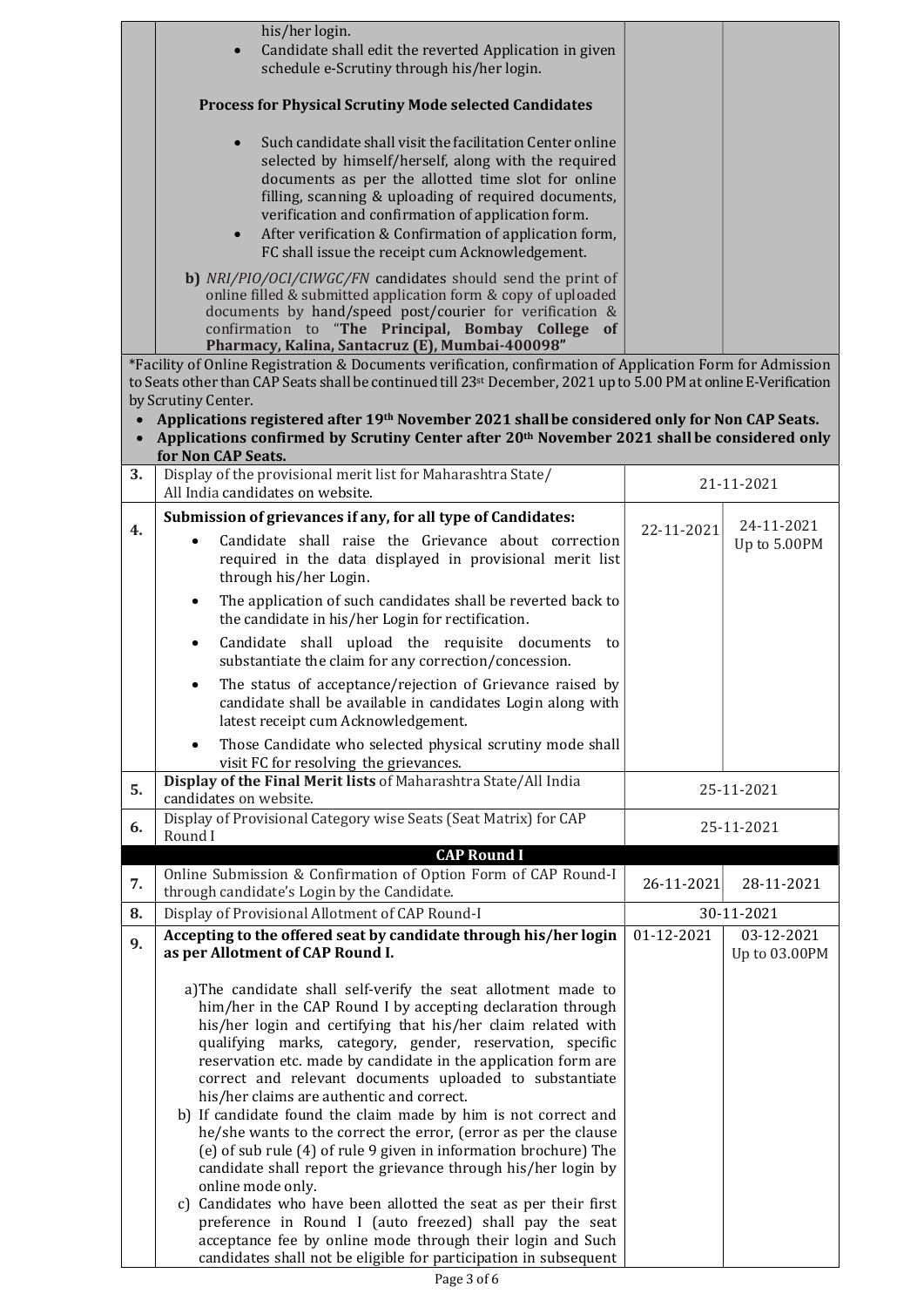|     | Rounds.<br>d) Candidates who have allotted other than first preference and                                                               |            |                |
|-----|------------------------------------------------------------------------------------------------------------------------------------------|------------|----------------|
|     | self freezed their allotment in Round I through their login must                                                                         |            |                |
|     | accept the seat and shall pay seat acceptance fees through                                                                               |            |                |
|     | online mode. Such candidates shall not be eligible for<br>participation in subsequent Rounds. [Candidate must exercise                   |            |                |
|     | this option carefully]                                                                                                                   |            |                |
|     | e) Candidates who have allotted other than first preference and                                                                          |            |                |
|     | want betterment in the subsequent rounds must claim the                                                                                  |            |                |
|     | allotted seat in Round I by accepting that seat by choosing Not                                                                          |            |                |
|     | Freeze option for betterment and shall pay the seat acceptance                                                                           |            |                |
|     | fee through their login by online mode.                                                                                                  |            |                |
| 10. | Reporting to the Allotted Institute and Confirmation of<br>Admission by submitting required documents and payment of                     | 01-12-2021 | 03-12-2021     |
|     | fee after CAP Round I.                                                                                                                   |            | Up to 05.00PM  |
|     | <b>Note</b> : a) Candidates who have accepted the seat as per $9$ (c), $9$ (d)                                                           |            |                |
|     | above must report to allotted institute for confirmation of                                                                              |            |                |
|     | admission                                                                                                                                |            |                |
|     | b) The Institute shall verify the required documents and                                                                                 |            |                |
|     | upload the admission of the candidates in the online                                                                                     |            |                |
|     | system through Institute Login immediately and shall<br>issue a system generated receipt of confirmation of                              |            |                |
|     | admission and fee paid receipt to the candidate. If it is                                                                                |            |                |
|     | found that seat allotted to the candidate is on the false                                                                                |            |                |
|     | claims made in the applications by the candidate, then                                                                                   |            |                |
|     | institute shall not admit such a candidate and such                                                                                      |            |                |
|     | candidate shall raise the grievance by his/her login.                                                                                    |            |                |
| 11. | <b>CAP Round II</b><br>Display of Provisional Vacant Seats for CAP Round-II                                                              |            | 04-12-2021     |
|     | Online Submission & Confirmation of Option Form of CAP                                                                                   |            |                |
| 12. | Round-II through candidate's Login by the Candidate.                                                                                     | 05-12-2021 | 07-12-2021     |
|     | Display of Provisional Allotment of CAP Round-II                                                                                         |            | 09-12-2021     |
| 13. |                                                                                                                                          |            |                |
| 14. | Accepting to the offered seat by candidate through his/her login                                                                         | 10-12-2021 | 14-12-2021     |
|     | as per Allotment of CAP Round II.                                                                                                        |            | up to 03.00 PM |
|     | Note: - All eligible candidates participated in Round II and allotted<br>the seat first time shall self-verify the seat allotment as per |            |                |
|     | 9(a) above. The candidate who have been allotted the seat                                                                                |            |                |
|     | first time in Round II shall pay the seat acceptance fee through                                                                         |            |                |
|     | his/her login by online mode.                                                                                                            |            |                |
| 15. | Reporting to the Allotted Institute and Confirmation of                                                                                  | 10-12-2021 | 14-12-2021     |
|     | Admission by submitting required documents and payment of                                                                                |            | up to 05.00 PM |
|     | fee after CAP Round II.                                                                                                                  |            |                |
|     | Note: Participating candidates to whom the first time allotment is<br>made or got betterment in allotment or No betterment (Earlier      |            |                |
|     | seat retained) In Round II shall be final. Such a candidate must                                                                         |            |                |
|     | report to allotted institute for confirmation of admission.                                                                              |            |                |
| 16. | (For Government/ Govt. Aided/ Unaided Institutes) For Vacant                                                                             |            |                |
|     | seats if any at institute the respective institute will complete the                                                                     |            |                |
|     | admission activity in the following manner -<br>Display of vacant seats on institute website and giving                                  |            |                |
|     | appropriate advertisement in the News Paper.                                                                                             |            |                |
|     | Invite applications from registered candidates.<br>$\bullet$                                                                             | 15-12-2021 | 23-12-2021     |
|     | Prepare and display Merit List on college website and Institute<br>$\bullet$                                                             |            |                |
|     | Notice Board.<br>following<br>Carry out/<br>Complete Admission<br>Process<br>by<br>$\bullet$                                             |            |                |
|     | <b>Government Admission Rules</b>                                                                                                        |            |                |
| 17  | Commencement of academic activities for All institutes                                                                                   | 04-12-2021 |                |
|     |                                                                                                                                          | 23-12-2021 |                |
| 18  | Cut-off Date for all type of admissions for the Academic Year 2021-22                                                                    |            | up to 05.00 PM |
| 19  | For Institutes: Last date of uploading the data (details of admitted                                                                     | 24-12-2021 |                |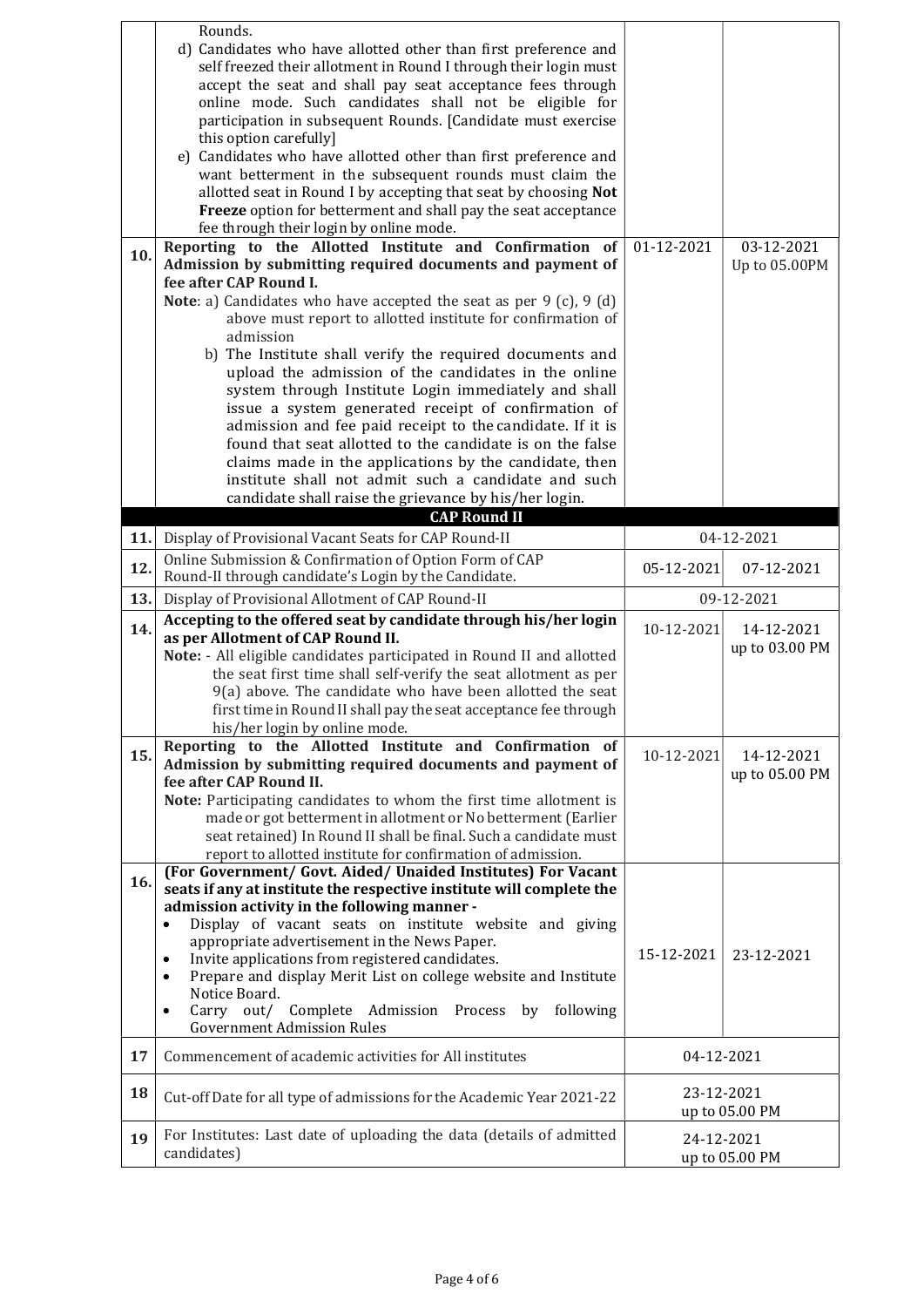#### Important Note: -

- 1. All types of candidates aspiring for admission under CAP seats shall register himself/herself online, Scan and upload Documents, solve grievances (Depends on document verification mode selected by candidate) raised by Facilitation Center (FC) in person or raised by E-Scrutiny Center during E-Verification verified documents & Application Form confirmed by E-Scrutiny Center. Such eligible registered candidates shall be considered for CAP Merit and admission through CAP
- 2. In case of NRI/OCI/PIO, CIWGC, FN Candidates after registration & confirmation of their application at "The Principal, Bombay College of Pharmacy, Kalina, Santacruz (E), Mumbai-400098" shall approach directly to the Institute for admission where such quota is granted by the appropriate authority. However, CET Cell may publish the list of such registered & eligible candidates separately on website.
- 3. The candidates aspiring for admission for Institutional Quota, seats remaining vacant after CAP, it is mandatory to get registered, documents verified and confirmation of application by E-Scrutiny center. Such candidates must apply separately to Institutes for admissions to seats other than CAP Seats. Merit of such candidates shall be prepared by the Institute at the institute level.

#### Important Instructions for candidate:

- 1. If candidates fail to confirm online filled application by E-Scrutiny center, then such applications will be rejected and name of such candidates will not appear in the merit list(s) prepared for the purpose of Admission for both CAP as well as Non-CAP process.
- 2. The candidates belonging to SC, VJ/DT (NT (A), NT (B), NT(C), NT (D), OBC, SBC and EWS categories shall produce "Caste Validity Certificate" and ST category shall submit "Tribe Validity Certificate". All Backward Class candidates excluding SC & ST shall produce Non Creamy Layer certificate valid up to 31<sup>st</sup> March 2022. If such candidates fail to produce the original certificate or receipt of Caste/Tribe validity certificate, Non Creamy Layer certificate and EWS certificate issued by competent authority at the time of verification by E-Scrutiny center, then such candidates will be treated as GENERAL category candidates for CAP Admissions.
- 3. EWS candidates shall produce the Eligibility Certificate for Economically Weaker Section. (As per the format in Maharashtra State Government Resolution No. राआधो-४०१९/प्र.क्र.३१/१६-अ, dated 12th February, 2019 only)
- 4. For NRI/PIO/OCI/CIWGC/FN Candidates: -Such Candidates will get the Receipt-cum-Acknowledgement through their login after confirmation of application by E-Scrutiny center.
- 5. Candidates who have registered as a reserved category candidate but unable to produce required certificate for reservation claim during E-documents verification stage shall have to pay difference of fee of Rs. 200/- through online mode only.
- 6. Once the candidate confirms his/her Option form online through his/her Login for the respective admission rounds, Candidate will not be allowed to change/cancel the option/preference submitted under any circumstances.
- 7. A Candidate who has been allotted a seat shall download the "Provisional Seat Allotment Letter"
- 8. The Seat Acceptance Fee shall be Rs. 1,000/- for all Candidates. The candidate has to pay the Seat Acceptance Fee during first reporting only. This fee shall be treated as non-refundable processing fee. The Seat Acceptance fees is to be paid through His/ Her Own login by ONLINE MODE only.
- 9. Seat will be confirmed by the allotted instituted after verification of the original documents and ensuring that the Candidate meets all the eligibility norms. The admission in-charge of institute shall issue the Online Receipt of admission confirmation to the candidate.
- 10. The SC, ST, VJ/DT- NT(A), NT(B), NT(C), NT(D), OBC, SBC and EWS Candidates who submitted receipt of Caste/Tribe Validity Certificate, Non Creamy Layer Certificate, EWS Certificate during the E- document verification and confirmation period should scan and submit Caste/ Tribe Validity Certificate, Non Creamy Layer Certificate, EWS Certificate at the time of payment of seat acceptance fee by self-confirmation in online mode and submit original certificate at Allotted institute on or before 03/12/2021 up to 05.00 p.m. to otherwise these candidates shall be considered as Open category candidates for next round provided candidate full fill eligibility criteria for open category and their allotment for CAP -1, if any, shall be cancelled.

#### General Notes:

- 1. The List of e-Scrutiny Center is available on website.
- 2. Eligibility, Rules & regulations for admission are made available on the website.
- 3. The schedule displayed above is provisional and may change under unavoidable circumstances. The revised schedule, if any, will be notified on website www.mahacet.org